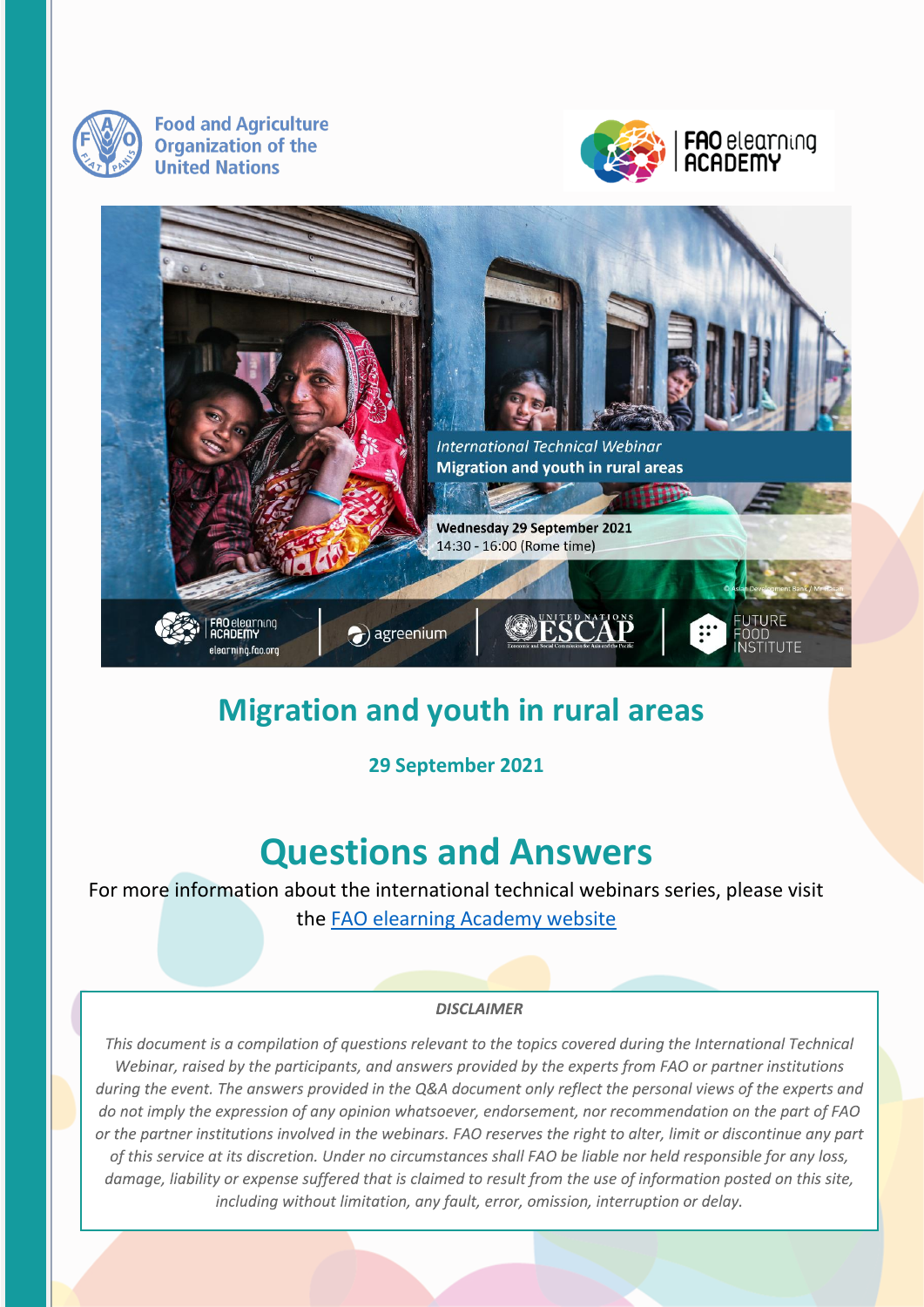#### **1) How can be done to prevent the migration of people from working abroad?**

It must be first noted that FAO does not aim to prevent migration. Migration can also bring positive benefits for origin and host communities. We do want migration to be a real choice though and not a necessity or act of desperation. Therefore, we want to create alternatives and options for decent livelihoods in rural areas.

Migration can be prevented by creating additional and improved employment and entrepreneurship opportunities in agri-business. Agriculture presents a huge opportunity for the creation of employment to absorb "potential migrants" and provide alternative viable livelihoods to rural out migration. However, the sector is yet to fully exploit its potential and efforts are needed to support an innovative, commercially oriented, and modern agriculture to be able to attract them.

## **2) The UN just convened the Food Systems Summit the other day. What is the essence of food system transformation, and what role can youths play in this process?**

Let me check what resources I can share with you with regards to the role of youth in food system transformation.

In the meantime, on the migration side, for the Food Systems Summit we have issued together with the UN Network on Migration this statement: Towards Sustainable Food Systems: the Critical Role of Migrants

[https://migrationnetwork.un.org/statements/towards-sustainable-food-systems](https://migrationnetwork.un.org/statements/towards-sustainable-food-systems-critical-role-migrants)[critical-role-migrants.](https://migrationnetwork.un.org/statements/towards-sustainable-food-systems-critical-role-migrants)

You might also want to take a look at the **HLPE report** "Promoting youth engagement and employment in agriculture and food systems" prepared for the Committee on World Food Security.

#### **3) Do we have any work with Venezuela which is really crisis based migration**

Yes, we have work related to Venezuela which is led by our Regional Office for Latin America and the Caribbean. We participate in the regional processes related to Venezuelan migrants and have specific work at country level with Venezuelan migrants and host communities, most notably in Colombia. Some aspects of the approach can be found in the publication: Towards durable solutions: FAO's programming in forced displacement contexts available here:

<http://www.fao.org/resilience/resources/resources-detail/en/c/1369341/>

#### **4) We encounter a lot of problems with COVID 19 due to the return of our workers**

COVID-19 has indeed impacted migration flows, including in some cases waves of reverse migration to rural areas. If you are interested in this area, FAO has put together a brief with an overview of the situation: "Reverse migration to rural areas of origin in the context of the COVID-19 pandemic" available at [http://www.fao.org/policy](http://www.fao.org/policy-support/tools-and-publications/resources-details/en/c/1402168/)[support/tools-and-publications/resources-details/en/c/1402168/](http://www.fao.org/policy-support/tools-and-publications/resources-details/en/c/1402168/)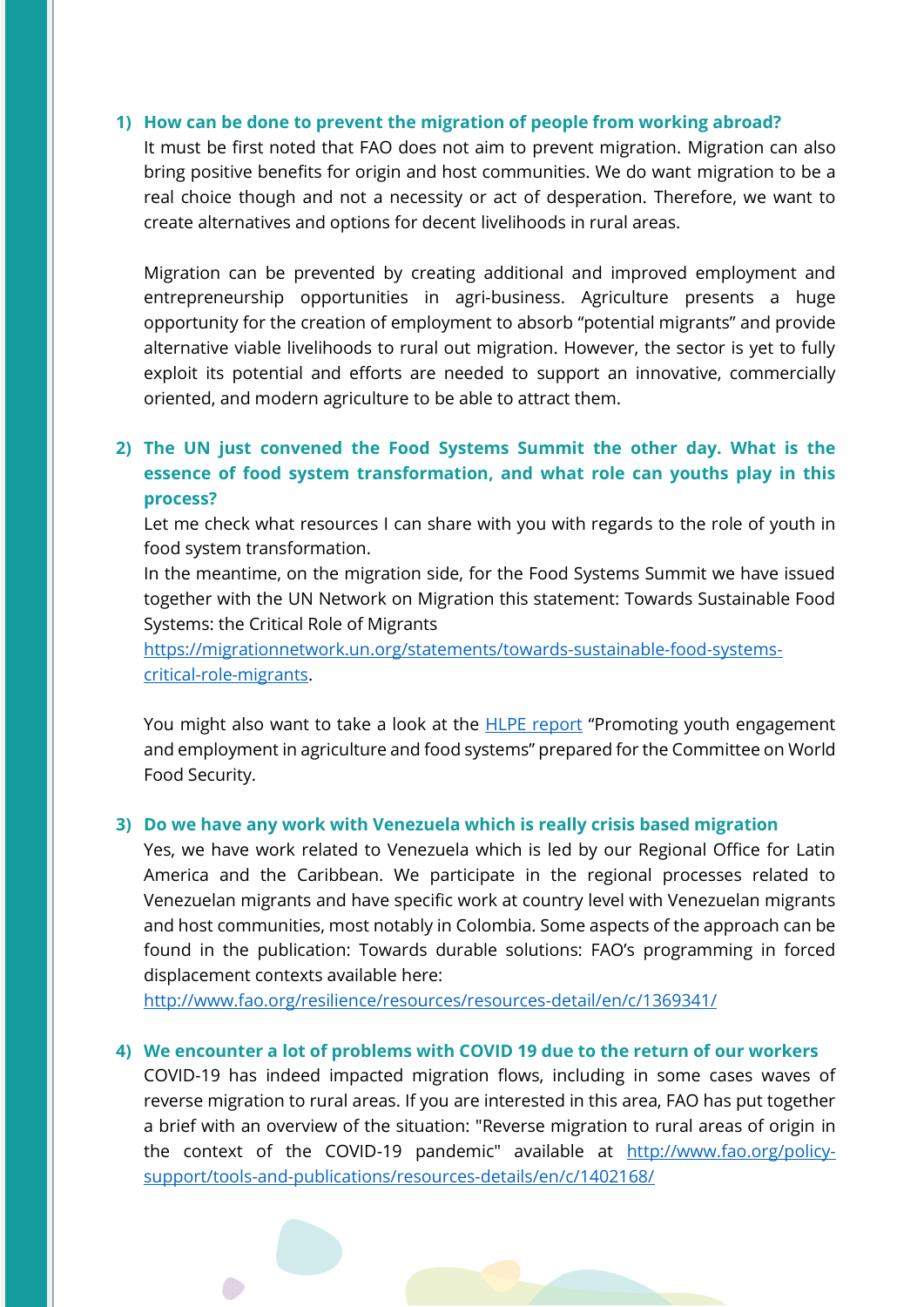We have also: "Migrant workers and the COVID-19 pandemic" available at <http://www.fao.org/documents/card/en/c/ca8559en/>

Seasonal migration in Europe and Central Asia in the context of the COVID-19 pandemic <http://www.fao.org/documents/card/en/c/cb5718en>

## **5) What are the main investments of FAO in LAC, especially in Honduras, to reduce or mitigate the migration? What are the projects that now are implemented?**

In LAC, FAO is concentrating its work in this area in the countries of Northern Central America (Guatemala, El Salvador and Honduras) and more specifically in the area of the Dry Corridor. I invite you to check out this document/infographic: <http://www.fao.org/3/cb5228en/cb5228en.pdf>

FAO is supporting processes to increase opportunities in rural territories and address some of the adverse drivers of migration: food insecurity, environmental vulnerability, rural poverty and lack of economic opportunities for rural populations. There are about 26 projects in this area, with some of the largest being the EU-financed "Support for the Comprehensive Development Plan for Central America" project, which aims to improve resilience of people in vulnerable situations and reduce their exposure and vulnerability to extreme weather-related events and other economic, social and environmental shocks and disasters that cause the forced displacement of hundreds of thousands of people each year, and the Mesoamerica Hunger Free AMEXCID-FAO" project financed by the Mexican Agency for International Development Cooperation.

In Honduras specifically, FAO has been implementing several projects: 1) "Empowerment of Women for Climate Action in the Forestry Sector" financed by Canada, 2) "EUROSAN: Agricultural and Nutritional extensive systems" financed by the EU, 3) "Promoting recovery from COVID-19 and boosting smallholder resilience through socioeconomic empowerment of the most vulnerable rural population in Honduras" financed by Canada, and 4) "Forest protection in the arid-humid biological corridor of southwestern Honduras" financed by UNDP and the Global Environment Facility. FAO has also worked in Honduras specifically on youth employment strategies and incorporating migration into the related policy dialogues.

## **6) Thank you, Jacqueline, for your informative presentation. You mentioned the importance of boosting youth in agri-food industry! How to do so? What are actual programs in this theme?**

FAO has several projects focused specifically on engaging youth in the agri-food industry and supporting their decent employment. I invite you to check out our youth employment webpage [http://www.fao.org/rural-employment/work-areas/youth](http://www.fao.org/rural-employment/work-areas/youth-employment/en/)[employment/en/](http://www.fao.org/rural-employment/work-areas/youth-employment/en/) and also to take a look at our programme the [Integrated Country](http://www.fao.org/rural-employment/work-areas/youth-employment/ica-programme/en/)  [Approach for boosting decent jobs for youth in the agri-food system](http://www.fao.org/rural-employment/work-areas/youth-employment/ica-programme/en/) with some country examples.

#### **7) I would like to know about the available tools to quantify internal migration (of youth), especially due to slow onset climate incidents?**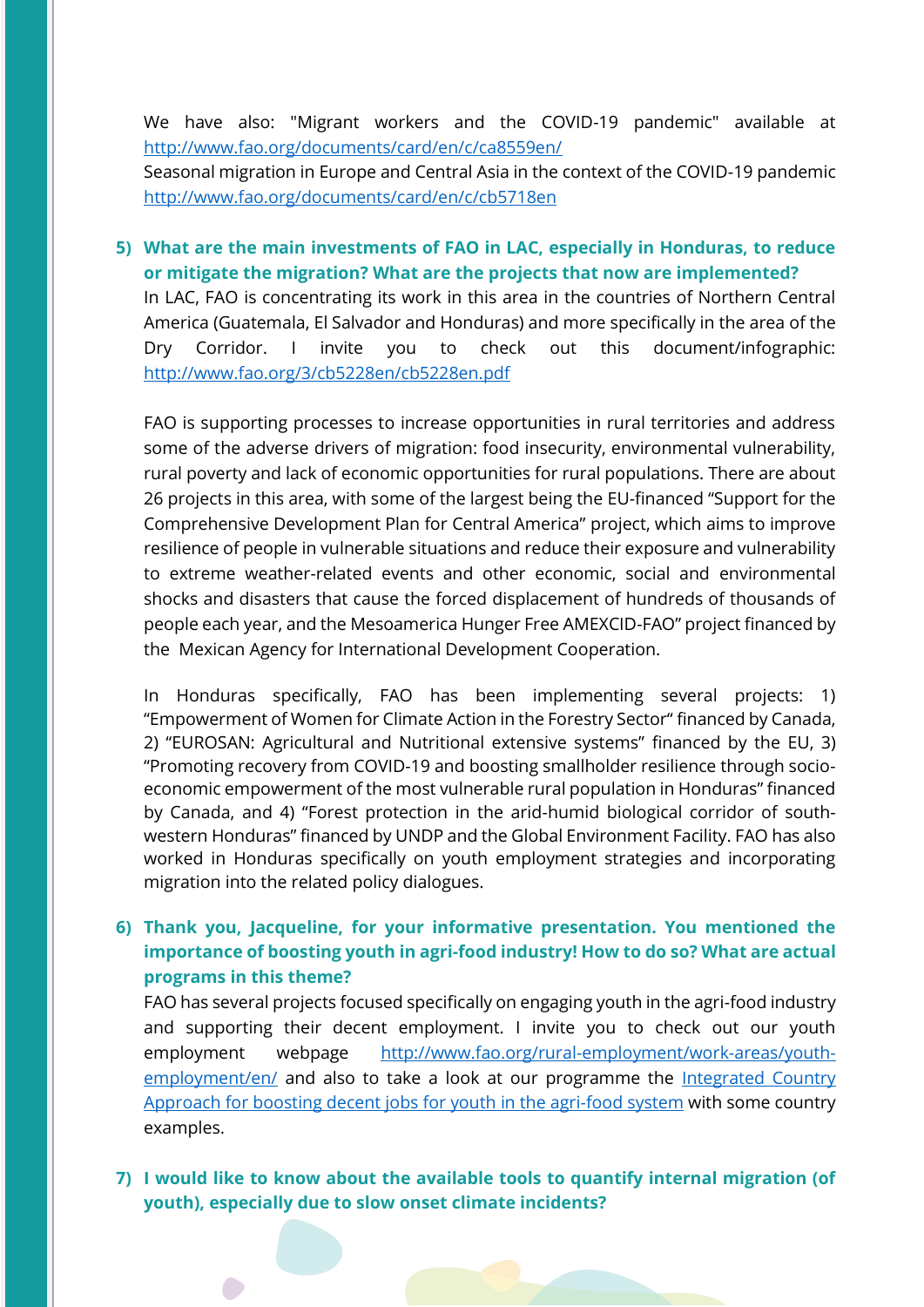Indeed, there is often a data gap on internal migration, and migration related to slowonset climate change is often particularly difficult to capture as many factors interplay influencing whether people can adapt in place to the slow-onset climate issues or whether they decide to migrate, and people don't always report on the climate-related factors. We have some hints on data collection tools in the FAO Migration Framework. We are also currently working on an E-learning course specifically on climate change and migration and related tools. Keep your eyes out for these.

#### **8) While rural outmigration can affect labour supply, can it also positively stimulate greater uptake of labour-saving innovations?**

As you mention, when there are high rates of out-migration there can be an increased work burden and need for labour saving technology/innovations. For example, FAO has been working with women in Nepal in areas of high male out-migration to increase women's access to technologies/mechanization and related services.

## **9) Dear Joy, thank you so much for your presentation. Given that activities such as agriculture are exposed to several shocks among which climate change, what is done to build the adaptive capacity of youth to attract back to agribusiness?**

FAO is a champion for Climate Smart Agriculture- an agriculture that "sustainably increases productivity, enhances resilience, reduces/removes greenhouse gas emissions, and enhances the achievement of national food security and development goals". Through the project, youth have been trained on Climate Smart Agricultural Practices, while adopting modern technology/innovations in their agri-enterprises.

#### **10)Where is this project based, Joy? I would like to visit for bench-marking.**

The project is based in Kiambu County. We are working in six sub-counties, Lari, Limuru, Kabete, Githunguri, Gatundu North and Gatundu South.

## **11)I would like to know whether digital agriculture has been considered as one of the opportunities for such projects to attract the youth considering that Kenya is leading in digitalization.**

Yes. With improved global access to mobile phones, computers and the internet, many people/businesses are using these ICT platforms to foster business growth including adopting e-commerce for supply chain management, access to financial services, as well as research and development.

ICT is an important addition to agriculture and has a great contribution to the agricultural value chain and a catalyst for resolving the sector's challenges to improve efficiency and increase profitability. It has eased access to information to aid decision making and facilitate learning.

Other studies including some by Food and Agriculture Organisation (FAO) have established that through ICT, smallholder farmers access technological tools, input